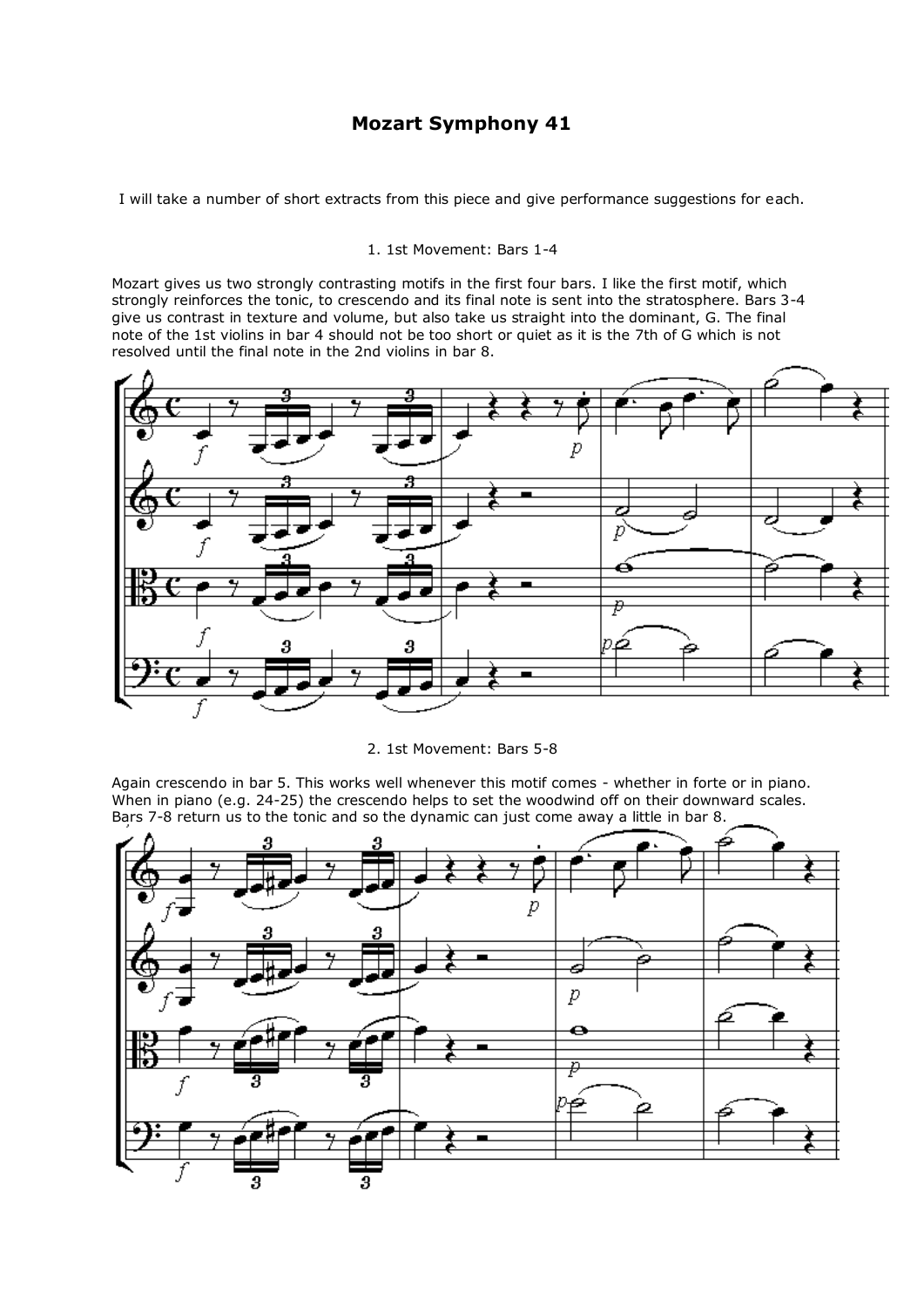#### 3. 1st Movement: Bars 56-59

Here's a great example of competing principles! If you follow the common idea of Mozart's day that slurs diminuendo, then bar 1 diminuendos to bar 2. But if you go with the principle of giving more weight to the 'away' feeling of the dominant it would be the other way round. You could perhaps ask the firsts to dim and seconds to cresc, but I don't think that works. In general I think it better to go with the harmonic if there's a conflict of interests and that is what I would recommend here. So the first bar goes to the second, and the third comes away to the forth. But please note this is only a subtle thing, I'm not advocating huge dynamic changes! Also note that in the third and fourth bars there is no tension between these principles as they work together. Whatever your solution you need at least to be aware of the issues.



#### 4. 1st Movement: Bars 71f

Here's a wonderful fragment for the violas (and bass section) taken from the motif in bars 3-4 at the very start of the movement. Mozart is getting very operatic here. The bars just before this are very gentle and light and then these bars interrupt with a miniature outburst of passion. The violins reply with a delicate and almost nonchalant tune, and the process is repeated. Hence I like these bars to come out strongly from the texture. At the same time the whole bar should not be completely legato as there are two slurs.



5. 1st Movement: Bars 105-108

The harmony of this passage suggests that the second and forth bars should be stronger than the first and third. Also care should be taken not to make the third bar sound as if the slurs are one note later than written. In other words observation of slurs as phrasing should be employed.

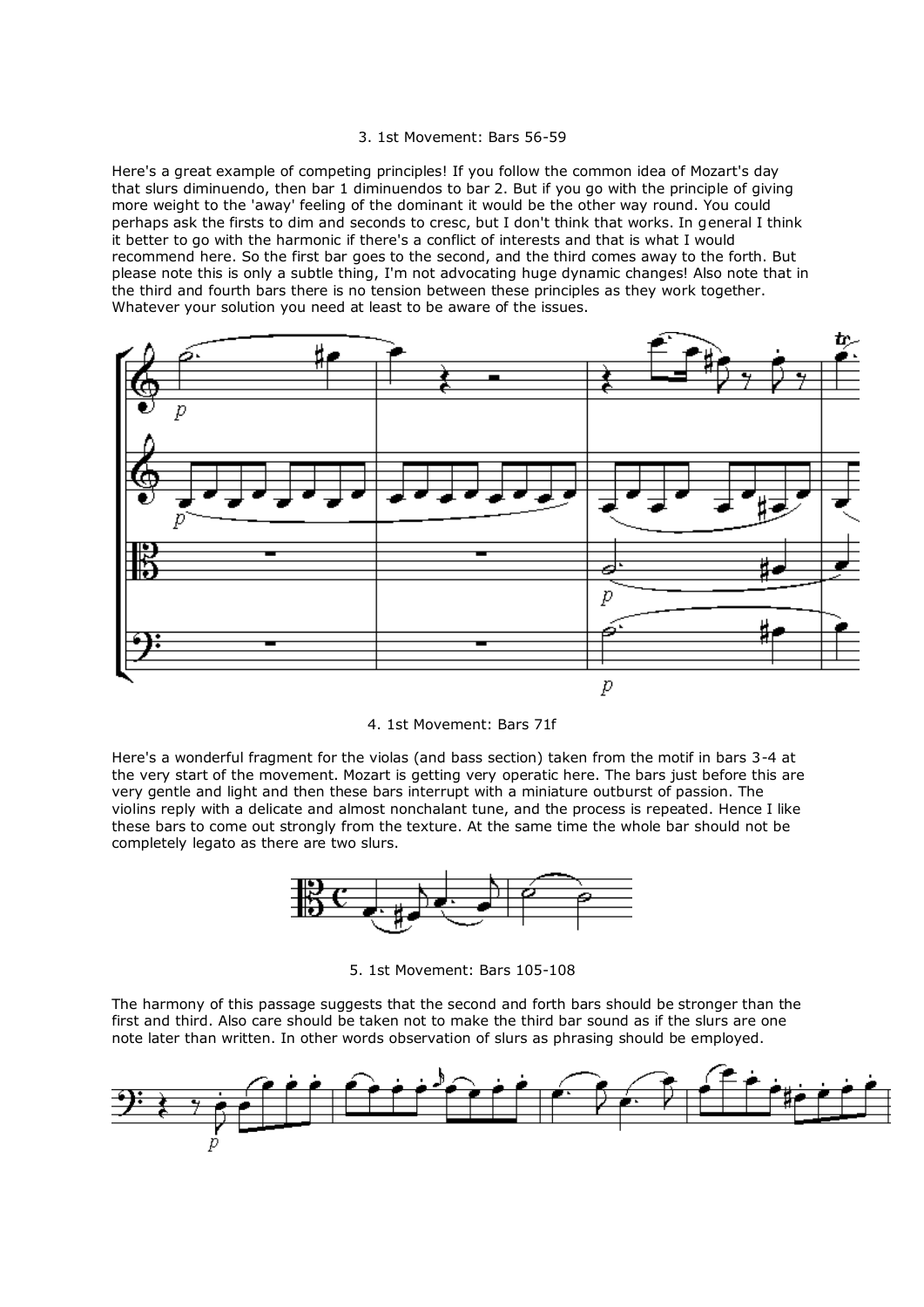### 6. 1st Movement: Bars 144-46

A good example of how Mozart uses dots as articulation. In the first bar I would diminuendo in each group of four notes: the slur suggests it, and the dots are only there to stop a second slur being added (so I would bow it out and not do two up-bows on the dotted notes). In the third and fourth bars the dots again caution against adding slurs.

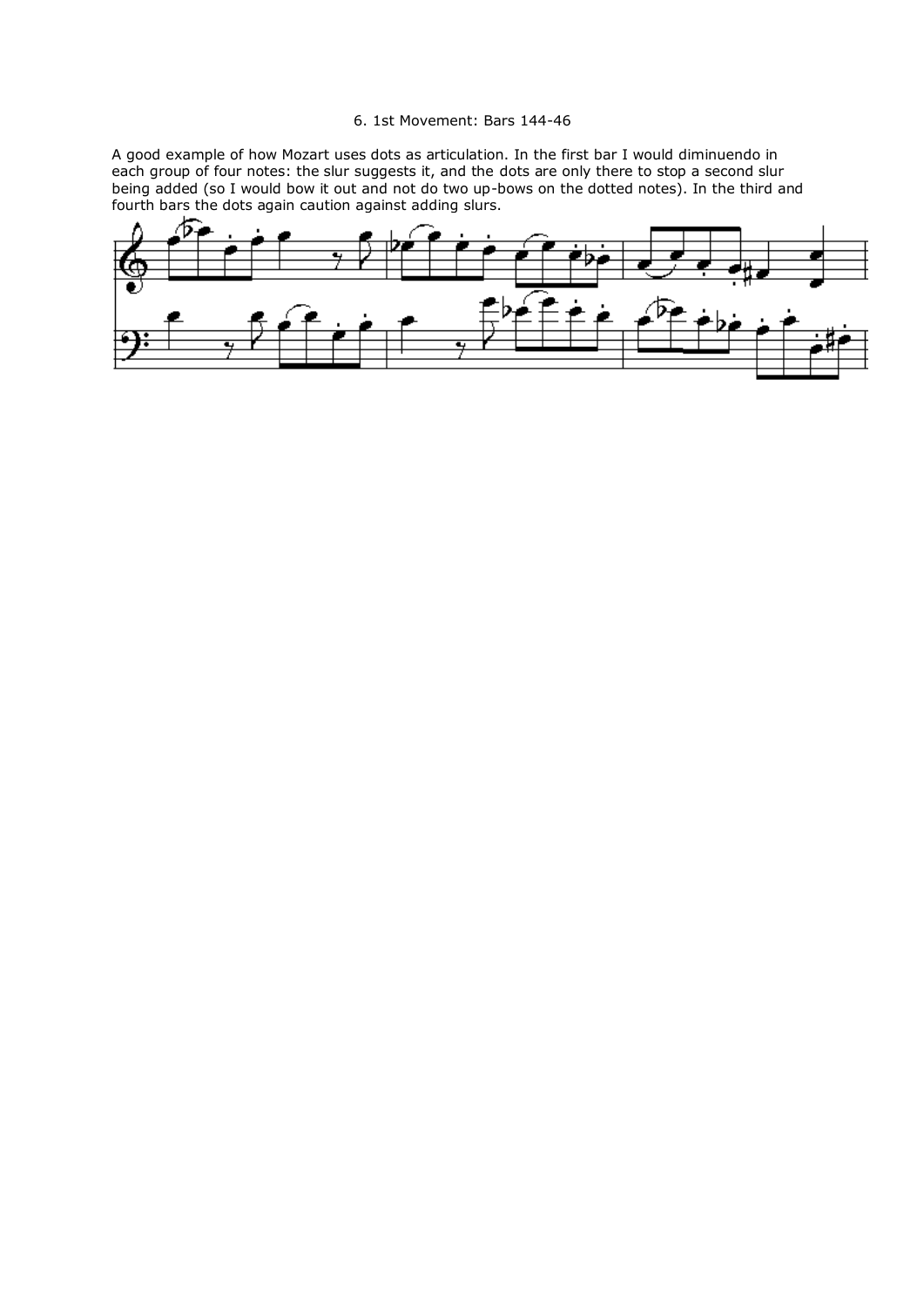## 7. 2nd Movement: Bars 18f

In the string parts it seems most likely that a diminuendo is intended. No difference should be inferred from the fact that the second violin and viola pianos are written a semiquaver after those of the firsts and basses. But how should we treat the sfp in the wind? Again a diminuendo seems most likely, though with a lower dynamic than in the strings. An abrupt 20th century style sforzando sounds quite out of place here.

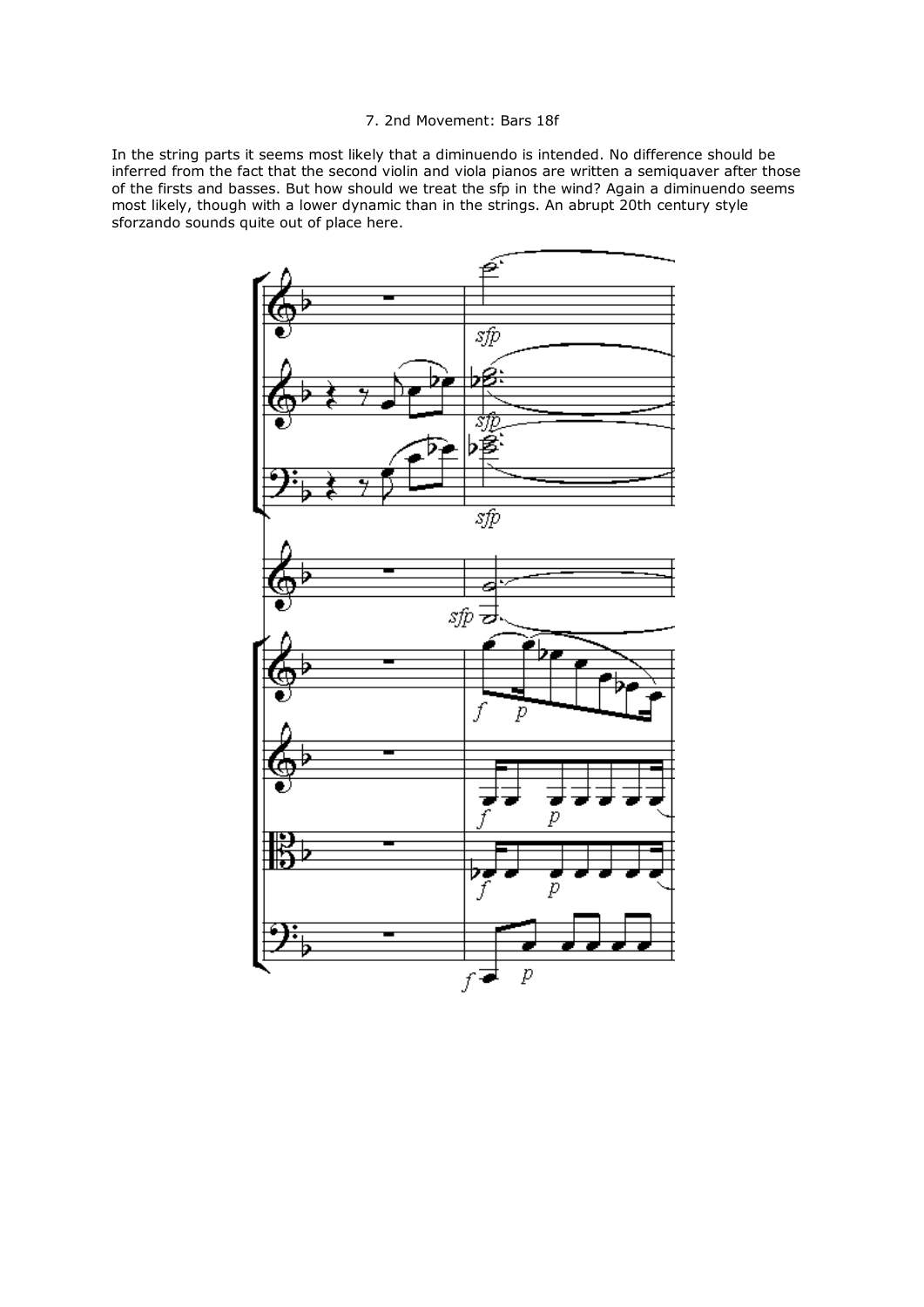## 8. 2nd Movement: Bar 68

Mozart very clearly marked some notes with wedges in this symphony. Here he shows that these two quavers should have equal weight, and perhaps also something of an accent. The inference is that he would normally expect there to be a diminuendo on such quaver pairs (i.e. when there are no such articulation marks). There is normally a hierarchy of weight even within a beat.



9. 2nd Movement: Bar 91

The five dotted triplet notes should be played lightly, but without being exceedingly short as that brings unnecessary attention to them. On the string works well.



10. 3rd Movement: Bars 17-20

Making use of the slurs here gives this passage a swing: give an impulse on the beginning of the first and third bars (slightly more on the third than the first).

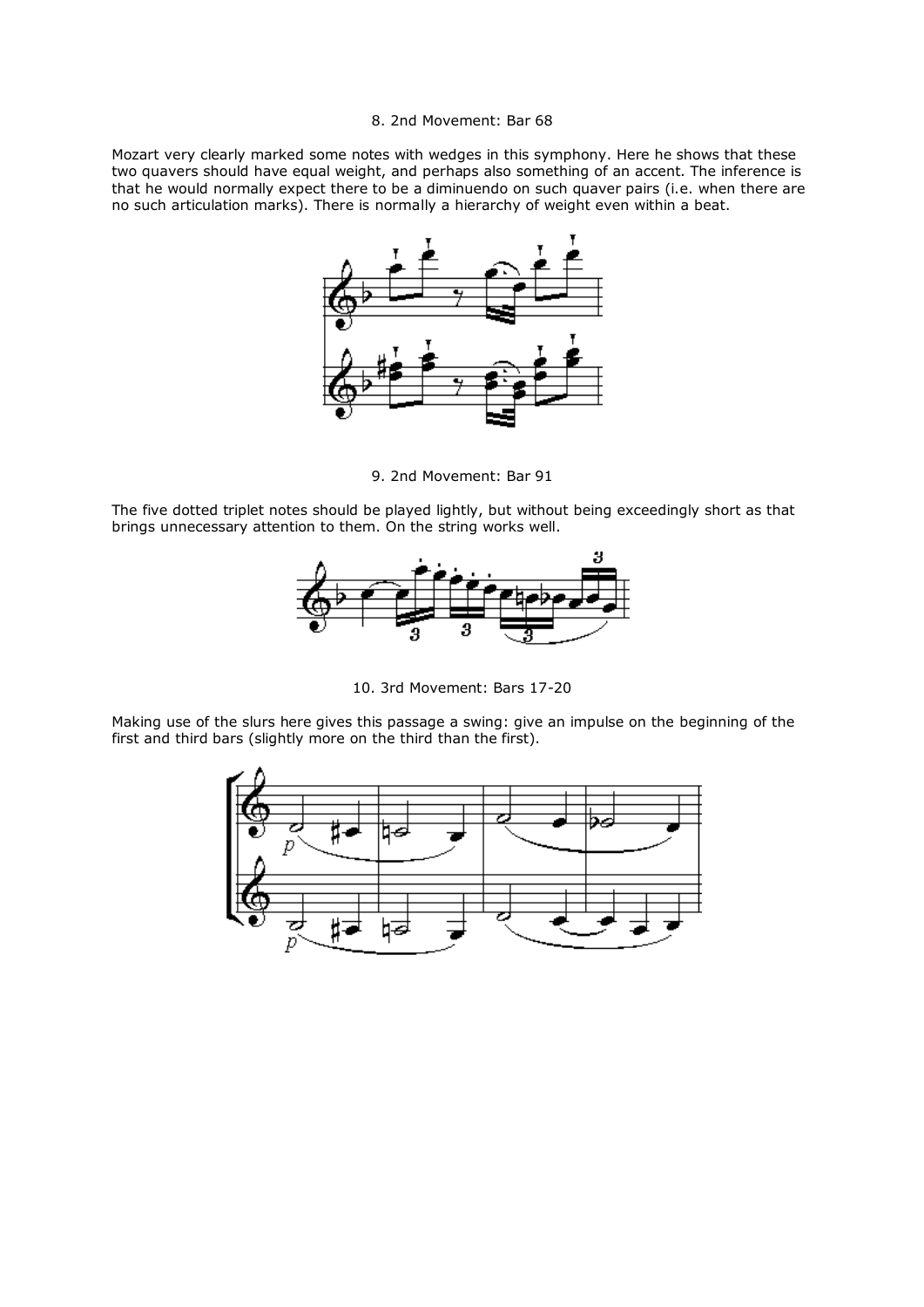## 11. Trio: 9-12

A clever little foreshadowing in the first violin part of the last movement's first theme. Due to the use of daggers each note should receive a 'dig' (probably best done with extra bow speed and vibrato at the start of the note). But also contour needs adding to the line so that the third bar is the strongest (strongly suggested by the harmony).



12. 4th Movement: Bars 9-12

I've reduced the parts here. The top line (played by the woodwind) shows an appoggiatura and resolution on the second and forth bars. Hence the first note in those bars should be stronger then the second. The violin parts have the wedge, just as in the earlier trio. The bass part shows that the harmony is again going to the third (dominant) bar and away to the forth (tonic) bar.

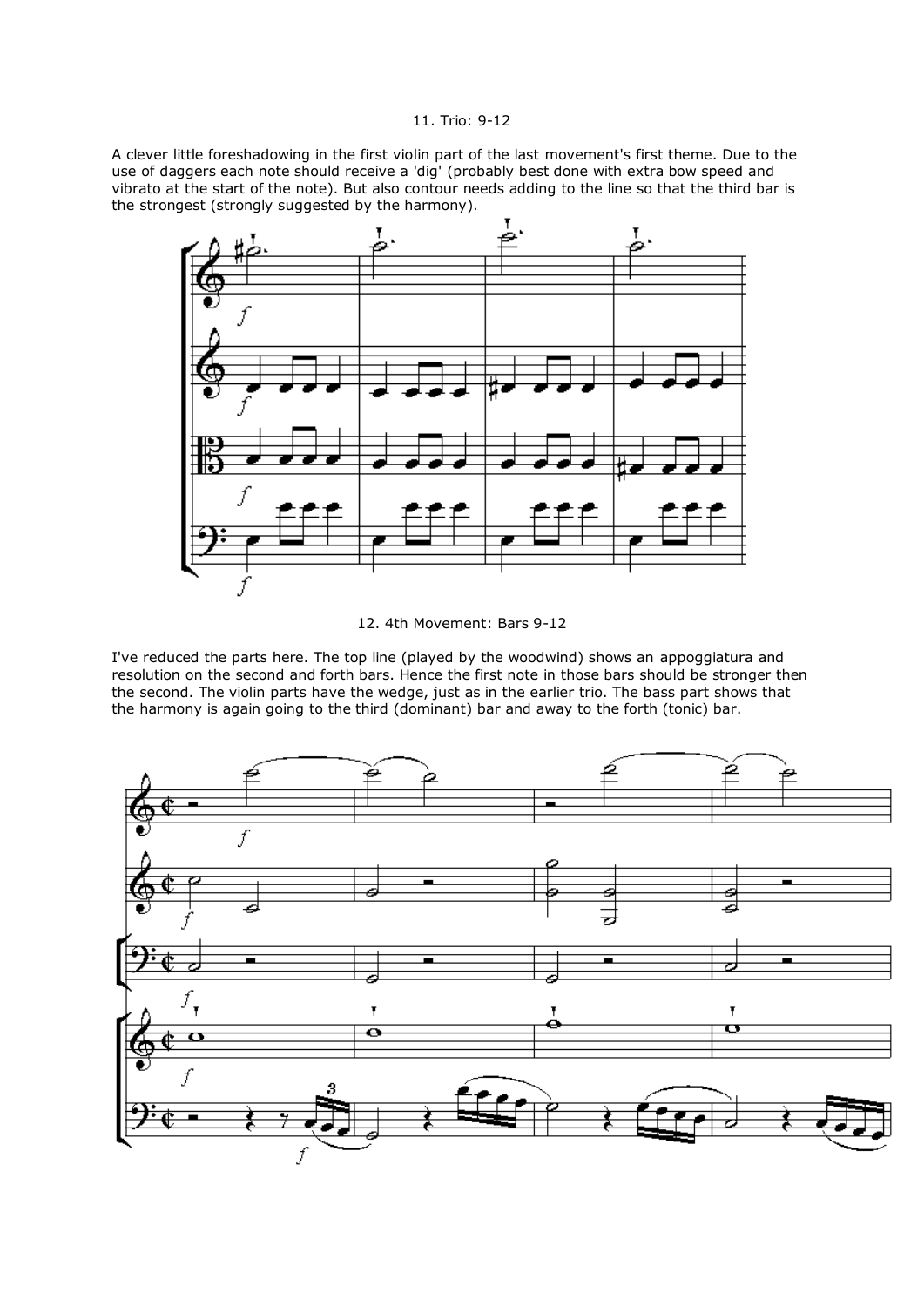#### 13. 4th Movement: Bars 19-21

Although there is no marking on the dotted crotchet it would be natural to shorten it (notes of the same pitch often need shortening - brass parts in the Classical and early Romantic eras often require this treatment). Also it acts as an upbeat to the dotted minim following, and so it makes good sense to give this longer note the most weight in this phrase, with the quavers trailing off slightly in volume (though not in excitement!). Treat this phrase the same way whichever part of the bar it comes in.



14. 4th Movement: Bars 56f

Treating this as a simple crescendo and diminuendo works well. The dotted crotchet is the strongest point, with the minim slightly less than its full length.



15. 4th Movement: Bars 102-106

The three notes with the wedges can be accented, but the quavers are less important. Again it makes no difference whether a point comes on the first or second beat (minim) of the bar - it should start loud each time (and therefore down bow in the string parts).